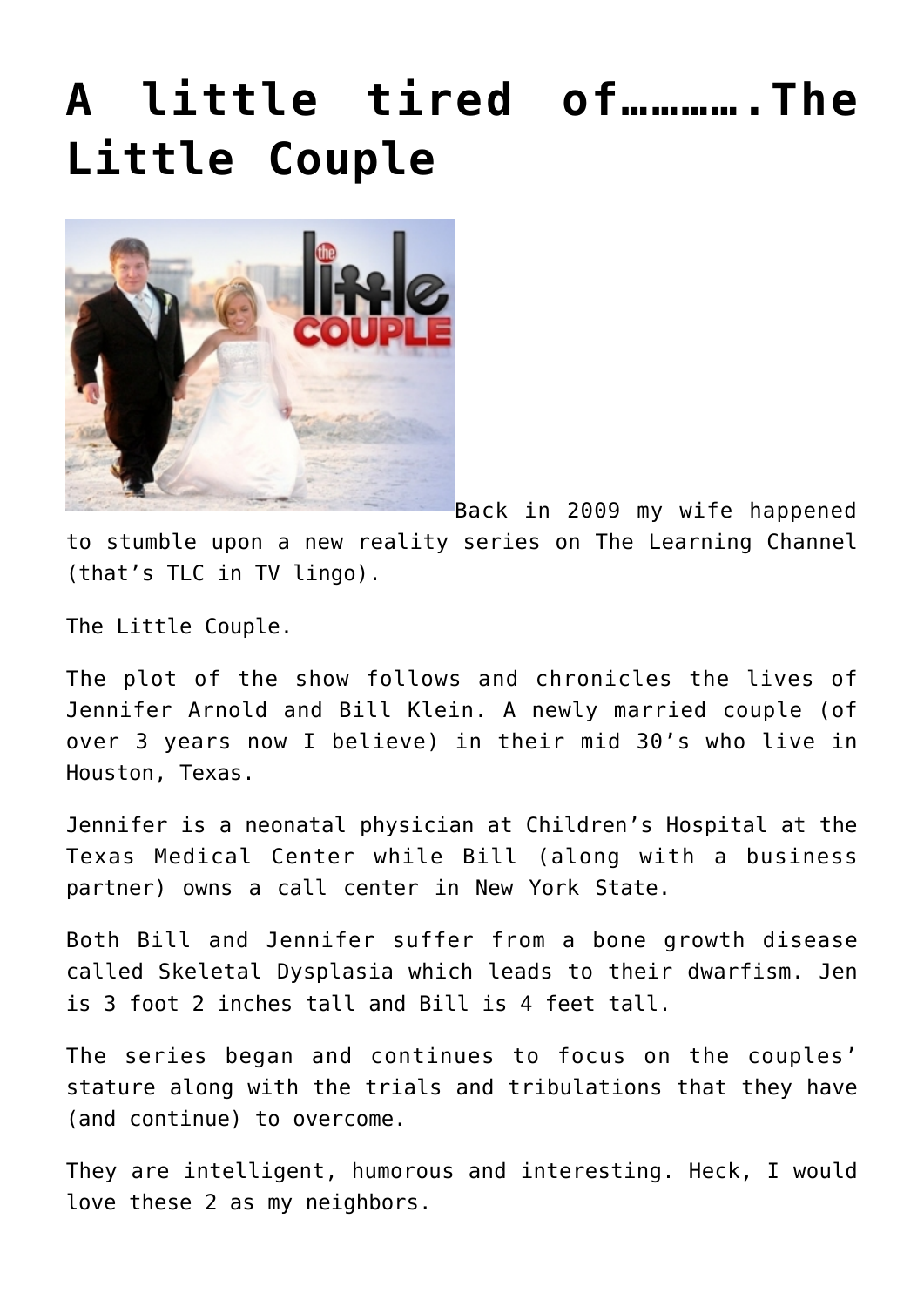Here in lies the root of my article. I am not a PC person so I will be blunt.

In my opinion, the show is viewed by us (the audience) as a form of voyeurism if you will.

Are we watching the show because Jen is a doctor or Bill is a businessman (who works from a home office)? Perhaps a small number do but for the vast majority, NO.

Are we watching the show to see how these two live their lives day to day because they are little people? ABSOLUTELY.

Be honest.

If Jen and Bill were of average height and had the same professions, would we really even care? In high probability, NO.

After the first season of the show, the novelty for me quickly wore off. These two live an average life like we all do. There is nothing special to theirs. Yes, they are little; yes they face obstacles (as we all do day to day) with some being greater than others. They even just finished building a custom made 3,000+ square foot house.

In truth, I have seen nothing on the show that the two cannot do except for possibly conceiving a child.

Due to Jennifer's size, doctors determined it would be risky for her to become pregnant so the couple wrestled with adoption or in vitro fertilization options.

They are currently in the second season of air time trying to conceive through a surrogate implanted with their "genetic materials" logging endless frequent flier miles back and forth (seemingly weekly) from Houston to a clinic in L.A.

Jen is a doctor at the largest medical center in the world and they cannot find an in vitro center in Houston? Only one on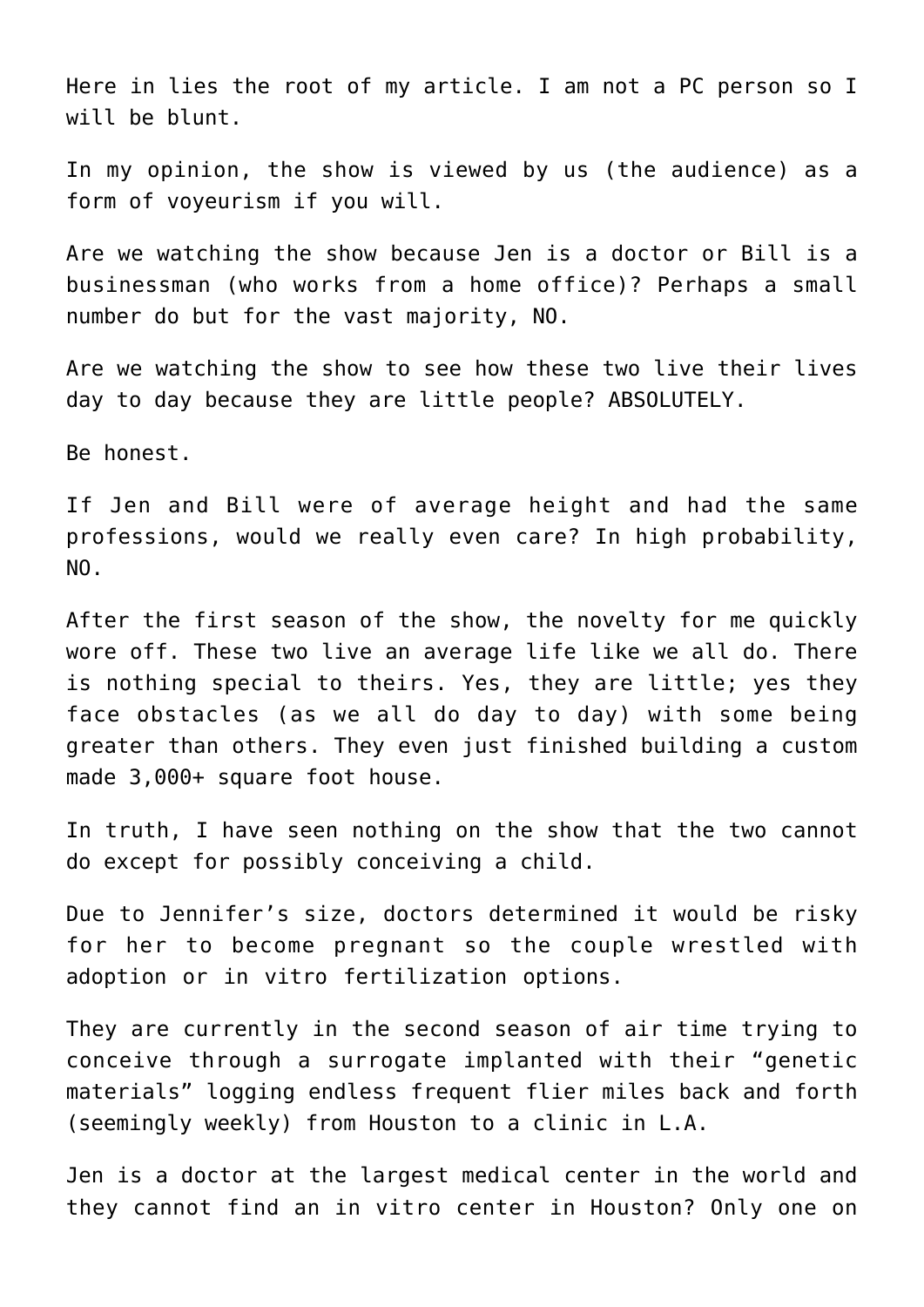the beach in Santa Monica, CA?

How convenient and it makes for some great seascape shots at sunset.

Half of the last season seemed to focus on this topic (the other half in completing the aforementioned house).

Why do we care?

I wish them all the success I would any couple wanting to have a child in any way they thought was appropriate (adoption, in vitro or the old fashioned way).

Now, the show has become just a "side show". Is it not enough that we have been voyeurs in the daily lives of this couple for two and half years? But now it has extended to a surrogate couple?

Having children (and deciding how to have them) is a personal choice, not a worldwide event.

I have no idea how much longer the show will air or if they will have a child/children through in vitro or adoption. I really don't care.

It seems to me that this couple who yearned to just be average and accepted for their stature have achieved this all TOO well. They have shown the nation that they can be just as tedious, boring and over the top as the rest of us.

In the end though like any reality show these days, it just continues to prove that we as a country will watch anything.

We need that precious "water cooler" conversation piece.

Now if I can only find my remote and change the channel.

Finding Bigfoot is just starting on Animal Planet.